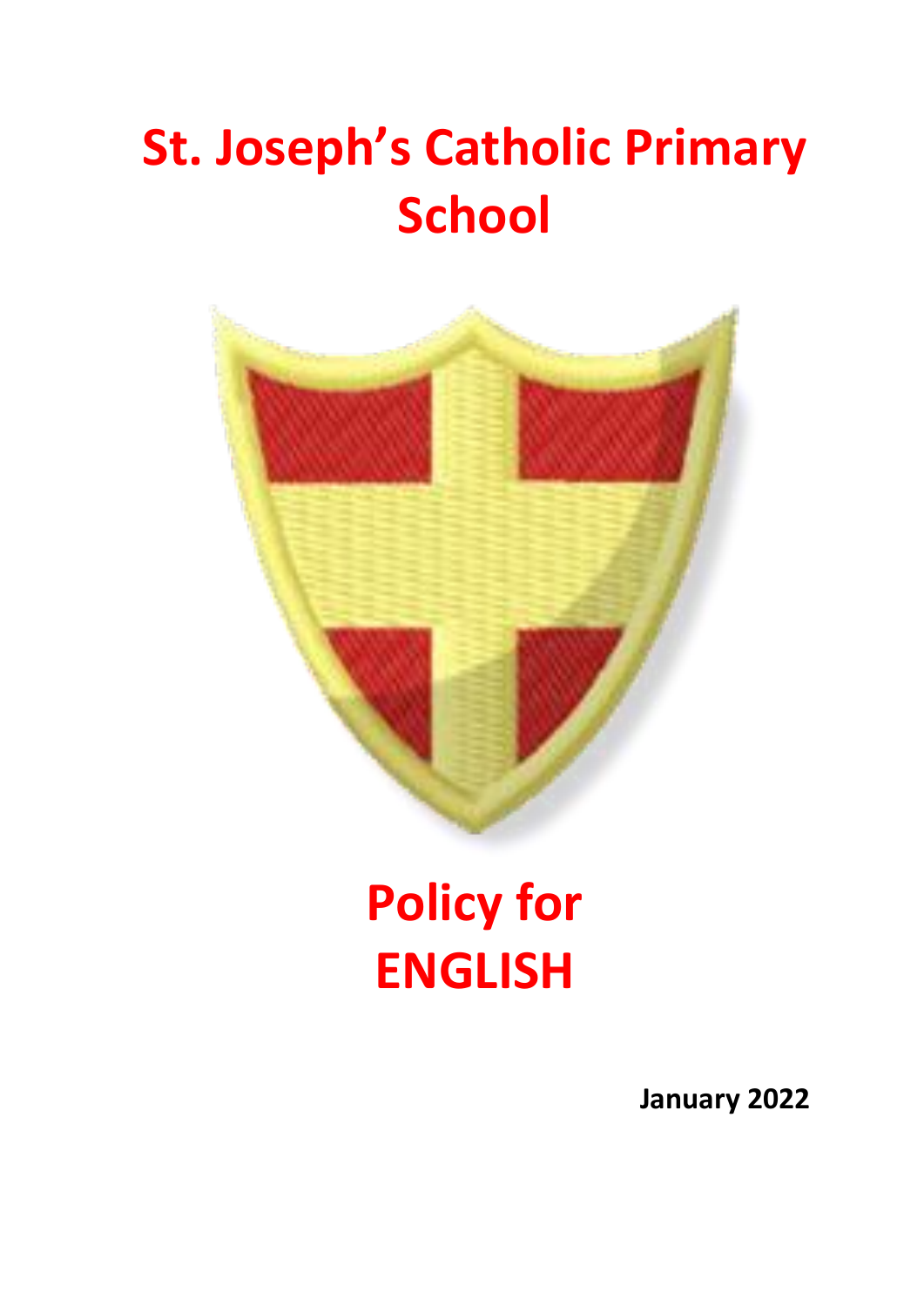## **Policy Statement**

At St. Joseph's Catholic Primary School, we aim to develop the ability of all our pupils in English within an integrated programme of Spoken Language, Reading, Writing, Spelling, Vocabulary, Grammar and Punctuation. Pupils will be given opportunities to interrelate the requirements of English within a broad and balanced approach to the teaching of English across the curriculum, with opportunities to consolidate and reinforce taught literacy skills.

## **Aims**

The overarching aim for English in our school is to promote high standards of language and literacy by equipping pupils with a strong command of the spoken and written word, and to develop their love of literature through widespread reading for enjoyment. We aim to ensure that all pupils:



read easily, fluently and with good understanding.



 $\frac{1}{2}$  develop the habit of reading widely and often, for both pleasure and information.



acquire a wide vocabulary, an understanding of grammar and knowledge of linguistic conventions for reading, writing and spoken language.



appreciate our rich and varied literary heritage.



write clearly, accurately and coherently, adapting their language and style in and for a range of contexts, purposes and audiences.



can spell quickly and accurately through knowing the relationship between sounds and letters (phonics) and understanding the morphology (word structure) and orthography (spelling structure) of words.

use discussion in order to learn and be able to elaborate and explain clearly their understanding and ideas.

are competent in the arts of speaking and listening and making formal presentations.



can use fluent and legible handwriting.

By the end of each Key Stage, pupils are expected to know, apply and understand the matters, skills and processes specified in the relevant programmes of study.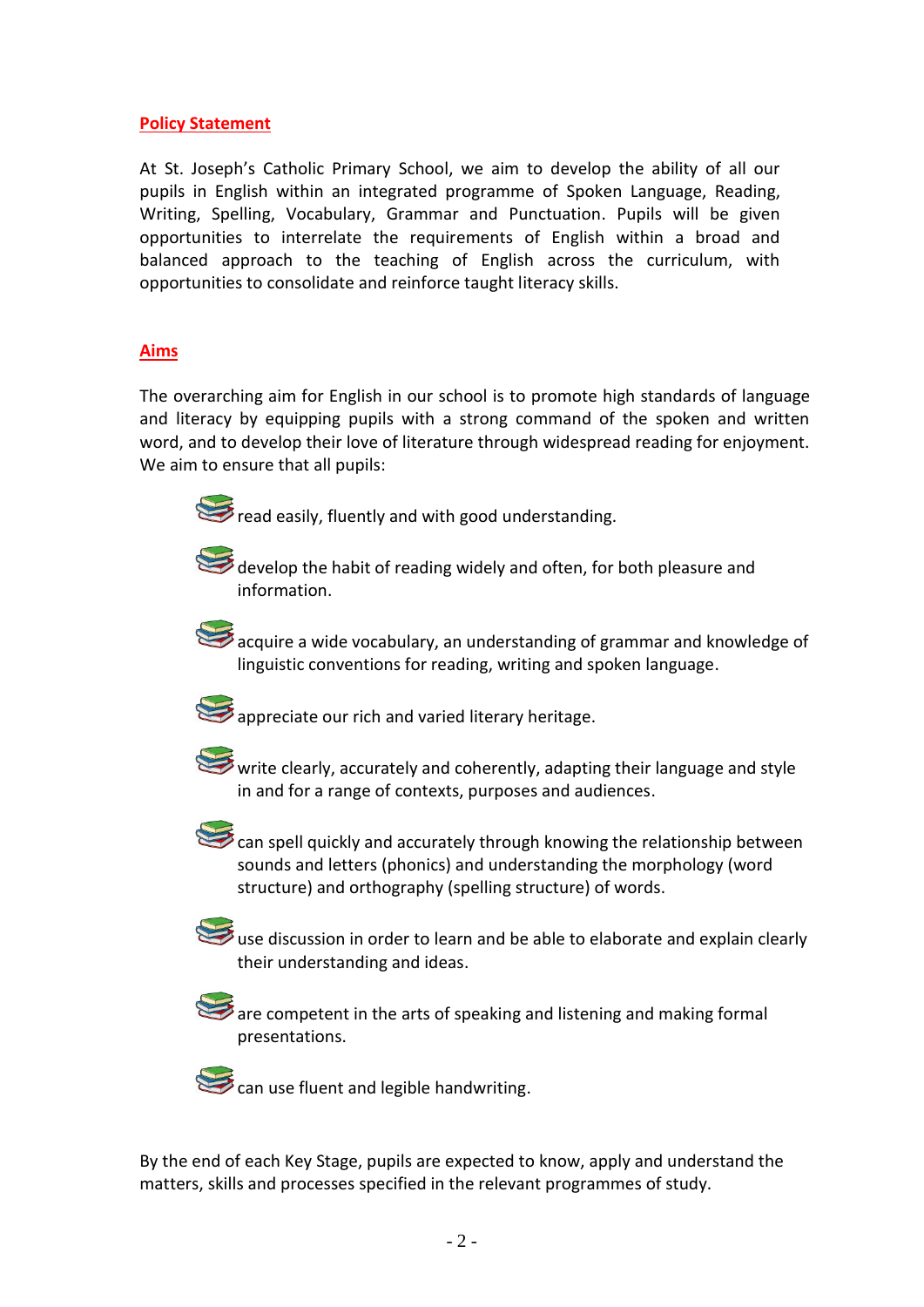### **Spoken Language**

Our English Curriculum reflects the importance of spoken language in pupils' development across the whole curriculum. Pupils build on the oral language skills that have been taught in preceding years through opportunities working in pairs, small groups, large groups and as a whole class. See Appendix 1 for Whole-School Progression Map – Spoken Language.

Spoken language underpins the development of reading and writing. Teachers ensure the continual development of pupils' confidence and competence in spoken language and listening skills. Pupils develop a capacity to explain their understanding of books and other reading, and to prepare their ideas before they write. Pupils are also taught to understand and use the conventions for discussion, debate and drama.

Pupils are taught to:

listen and respond appropriately to adults and their peers.

ask relevant questions to extend their understanding and knowledge.



use relevant strategies to build their vocabulary.



articulate and justify answers, arguments and opinions.



give well-structured descriptions, explanations and narratives for different purposes, including for expressing feelings.

maintain attention and participate actively in collaborative conversations, staying on topic and initiating and responding to comments.



use spoken language to develop understanding through speculating, hypothesising, imagining and exploring ideas.



speak audibly and fluently with an increasing command of Standard English.



participate in discussions, presentations, performances, role play, improvisations and debates.

 $\blacktriangleright$  gain, maintain and monitor the interest of the listener(s)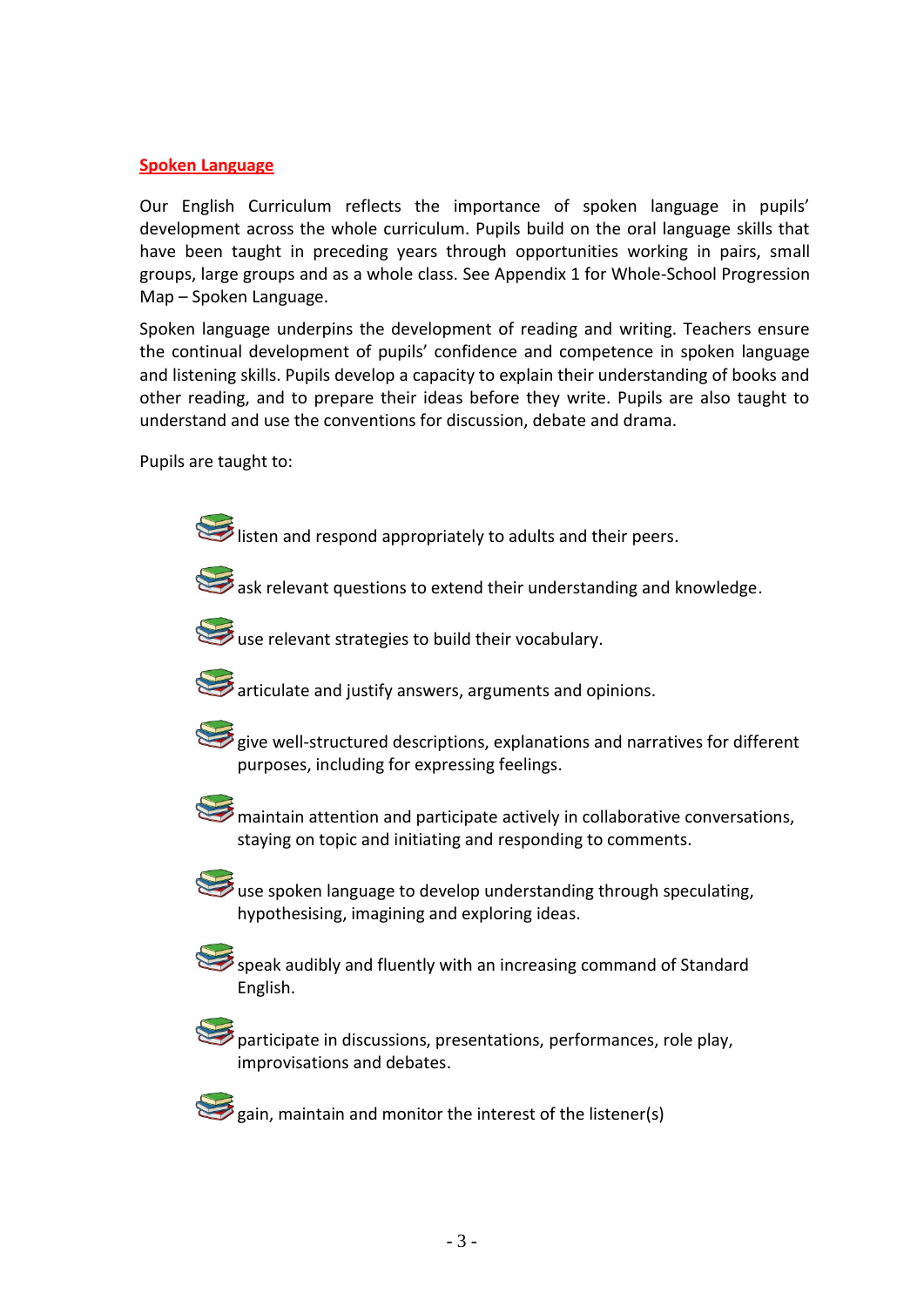consider and evaluate different viewpoints, attending to and building on the contributions of others.



select and use appropriate registers for effective communication.

## **Reading**

Teaching reading focuses on developing pupils' competence in both word reading and comprehension.

The first important step in learning to read is Phonics, which is taught primarily through the 'Little Wandle Letters and Sounds Revised' programme. Progression in phonics is laid out in our school's Progression Map for Phonics – See Appendix 2.

Phonics is a way of teaching children to read quickly and skilfully. They are taught how to:

recognise the sounds that each individual letter makes.

identify the sounds that different combinations of letters make.

blend these sounds from left to right together to make a word.

Children then use this knowledge to 'de-code' new words that they hear or see.

Following on from the Phonics programme, children continue to develop recognition of familiar printed words.

Another important skill developed through reading is comprehension. This is developed through discussion with the teacher, as well as from reading and discussing a range of stories, poems and non-fiction. All pupils are encouraged to read widely across both fiction and non-fiction to encourage a love of reading. See Appendix 3 for Whole-School Progression Map – Reading.

See our Separate Phonics and Reading Policy for Early Reading Teaching and Learning through Little Wandle Letters and Sounds Revised Programme.

## **Writing**

The teaching of writing develops children's competence in transcription (spelling and handwriting) and composition (articulating ideas and structuring them in speech and writing.) See Appendix 4 for Whole-School Progression Map – Writing.

Pupils are taught how to plan, revise and evaluate their writing.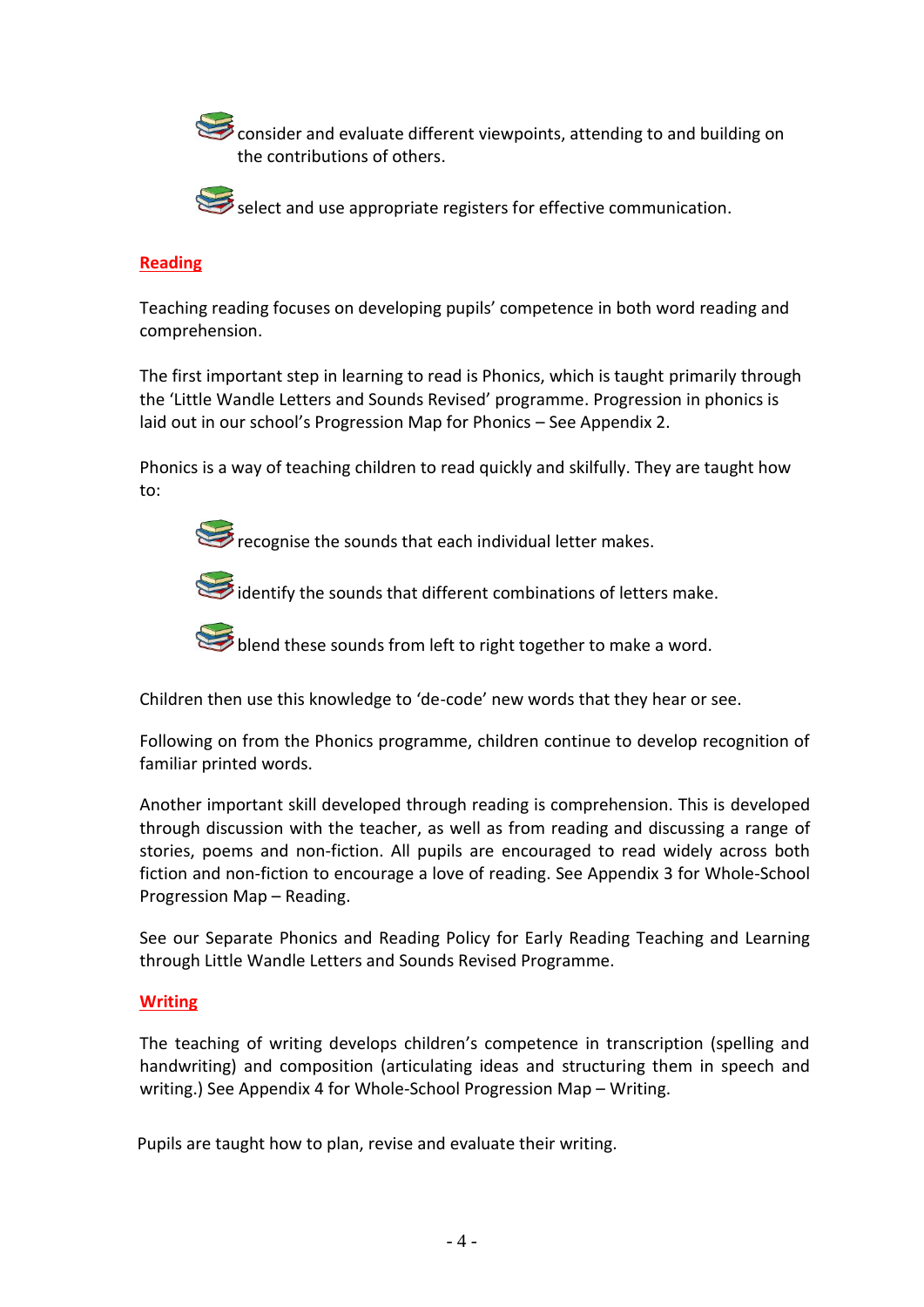Children are taught how to write fluently and spell quickly and accurately. They are taught how to use effective composition which involves forming, articulating and communicating ideas, and then organising them coherently for a reader. They develop an awareness of the audience, purpose and context, and an increasingly wide knowledge of vocabulary and grammar. They are also taught to use fluent and legible handwriting.

### **Spelling, vocabulary, grammar and punctuation.**

Teachers show pupils how to understand the relationships between words and meaning, and how to develop their understanding and use of figurative language. They also teach pupils how to work out and clarify the meanings of unknown words and words with more than one meaning.

Pupils are taught to control their speaking and writing consciously and to use Standard English. They are taught to use the elements of spelling, grammar and punctuation as age appropriate.

A non-statutory Glossary of grammatical terms is provided for teachers.

## **Delivery**

English is taught daily, as a mixture of specific lessons and cross-curricular topic work. In this way essential skills are being constantly developed. The programmes of study for each Year Group ensure progression of learning.

## **Assessment Procedures**

EYFS - English is assessed using 'Early Years Foundation Stage Profile' as a guide to making best fit judgements about whether a child is showing typical development for their age. The areas assessed are the Prime area of Communication and Language; Listening and Attention, Understanding and Speaking and the Specific area of Literacy; Reading and Writing.

KS1 - At the end of Year One, children complete a 'Phonics Screening Check' to confirm whether children have made the expected progress in phonics. Writing is assessed continuously using 'Assessing Without Levels' and a judgement is made by the class teacher at the end of each term as to whether a child is 'Emerging', 'Developing', or 'Secure' within the expectations for their year group. The children are also assessed continuously in Reading activities with judgements being made termly against the year group expectations. Formal SAT testing for Year 2 occurs towards the end of the academic year in Reading and SPaG (optionally). These papers are marked externally whilst separate teacher assessments are made for Writing.

KS2 - Writing is assessed continuously using 'Assessing Without Levels' and a judgement is made by the class teacher at the end of each term as to whether a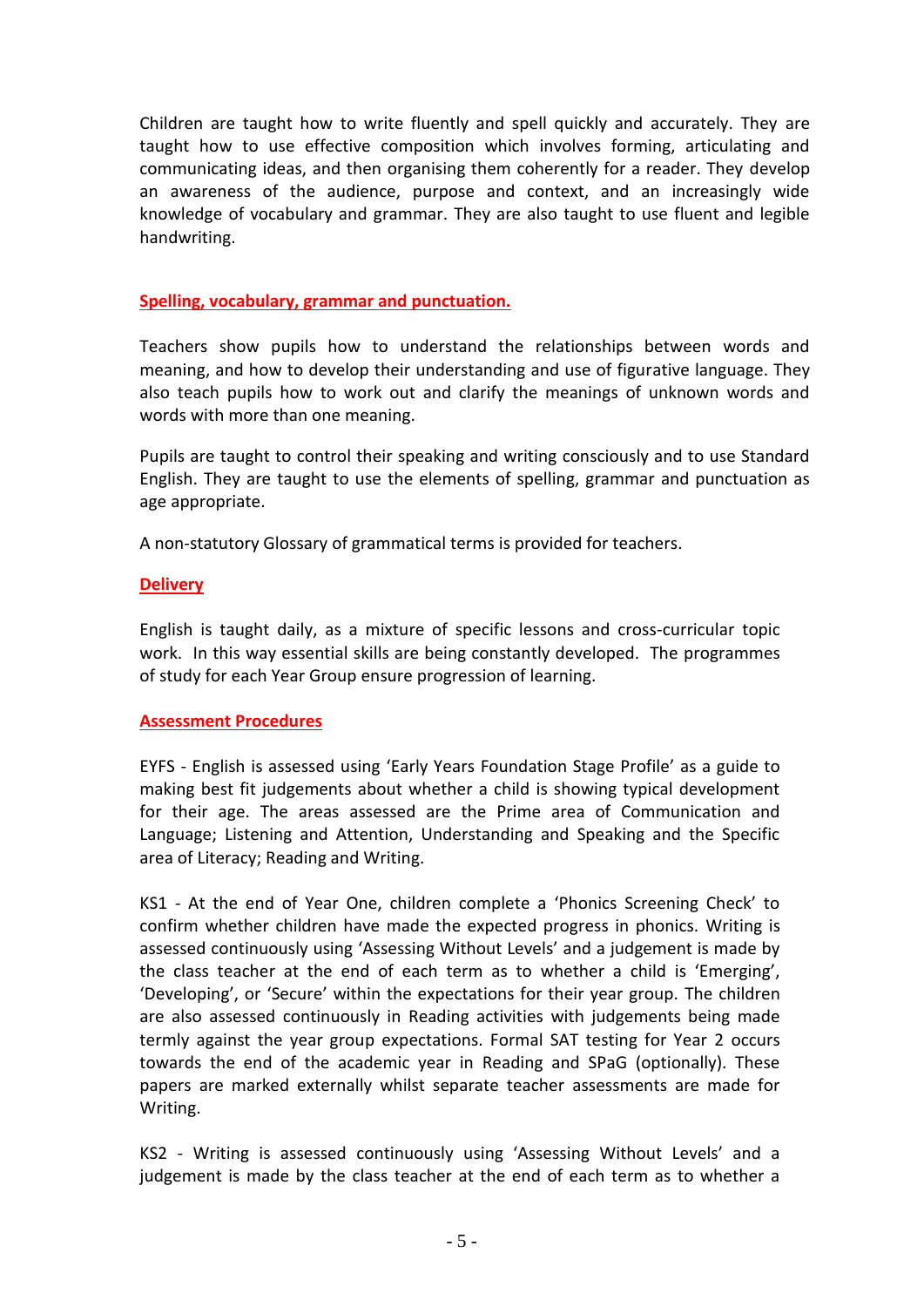child is 'Emerging', 'Developing', or 'Secure' within the expectations for their year group. The children are also assessed continuously in Reading activities with judgements being made termly against the year group expectations. Formal SAT tests for Year 6 occur in May for Spelling, Punctuation and Grammar, (SPaG) and Reading. Separate teacher assessments are made for Writing.

### **Target Setting and Tracking**

The progress of children in English is continually tracked which informs target setting.

Individual targets are set for each child as a tool which enables them to progress in their Reading and Writing. The children are involved in this process and are able to reflect and act upon their personal targets.

### **Class Teacher**

The class teacher is responsible for planning to ensure that the aims of the policy are carried out and that the pupils cover the full range of activities in this subject. The class teacher is responsible for creating a stimulating learning environment, ensuring that resources are available for all pupils.

## **Subject Leader**

The co-ordinator assumes overall responsibility for deliverance and review of the English curriculum, ensuring that the full range of activities is taught and that there is continuity throughout the key stages. This is achieved through consultation in planning, resourcing and identifying needs for in-service training. Lessons are frequently monitored and reviewed.

### **Headteacher**

The final monitoring role lies with the Head Teacher, with responsibilities to ensure the delivery of the English curriculum and to oversee that the entitlement of each pupil is met.

### **Parents**

Parents are encouraged to support their children through the beginning and developing stages of reading and writing through home/school reading/ writing links. The school homework policy relies on the support and co-operation of parental supervision and encouragement.

### **Governors**

The Governors must approve the English Policy and have access to the programmes of study which will always be available, to them, in school. The Literacy Governor